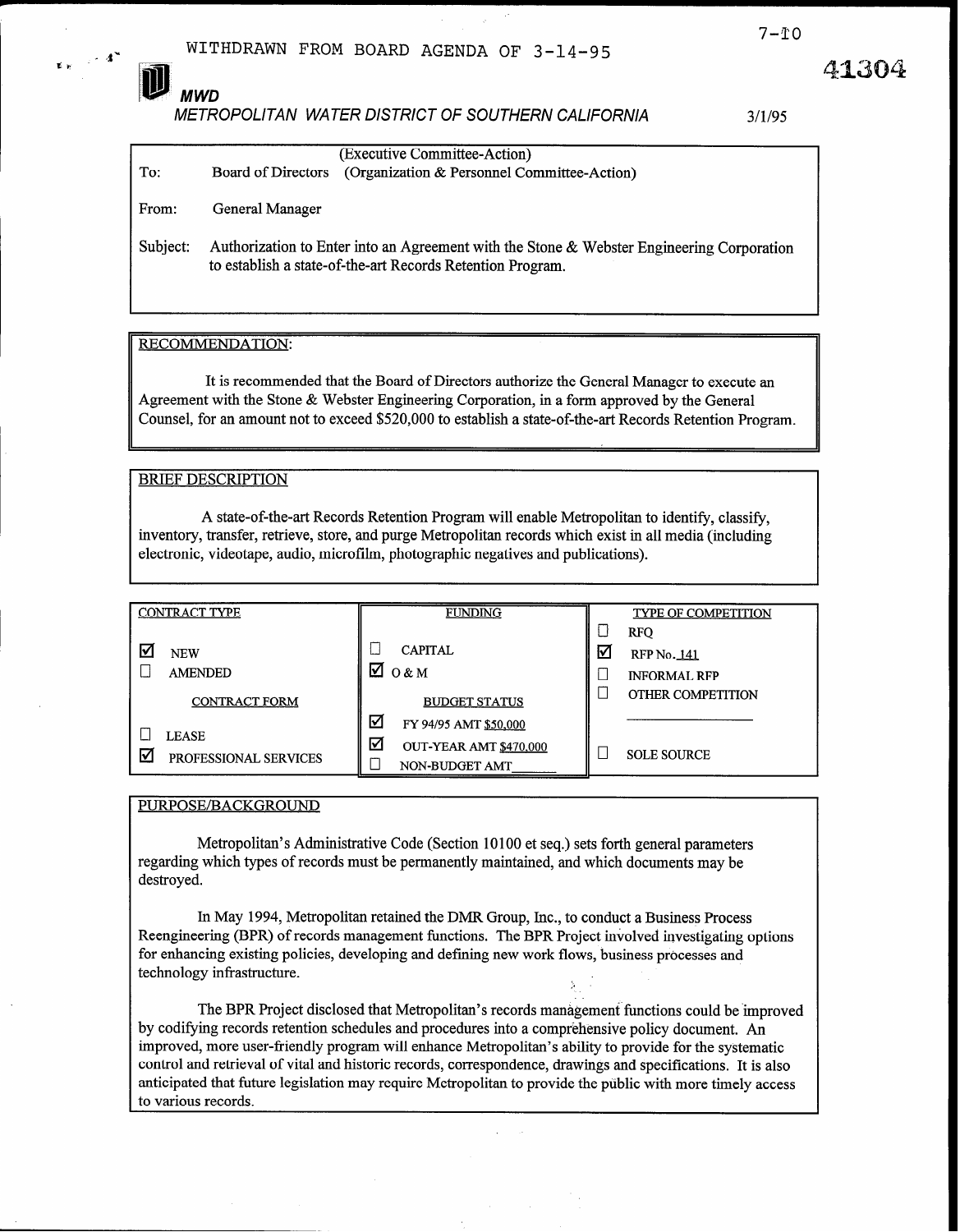Consequently, a request for Proposals (RFP) to secure consulting services for developing a comprehensive Records Retention Program was released on October 12, 1994. Upon evaluation of the proposals and interviews, the staff Review Committee is recommending the Stone & Webster Engineering Corporation.

## MBE/WBE

 $\epsilon'$ 

Stone & Webster is an equal opportunity employer. Its proposed project team includes the participation of E.W. Moon, as the MBE sub-contractor, and LKG-CMC as the WBE sub-contractor.

Total participation: MBE \$101,074 - WBE \$100,563 -- See attached statement.

CEQA COMPLIANCE/ENVIRONMENTAL DOCUMENTATION

This action is exempt from provisions of the California Environmental Quality Act in that is not anticipated to have a significant adverse effect on the environment.

NUMBER OF CANDIDATES | EVALUATION CRITERIA (POINT VALUES) :  $\boxtimes$  INVITED TO RESPOND  $\frac{47}{4}$  RELEVANT EXPERIENCE (30), PROPOSED  $\boxtimes$  SUBMITTED PROPOSALS <u>8</u> METHODOLOGY (20) TEAM LOCATION (2), MBE/WBE PARTICIPATION (10). PROGRAM  $\boxtimes$  SHORT-LISTED  $\overline{4}$ BUDGET (8), SIMILAR PROJECTS (25), CONTRACTS WITH CONSULTANT NO OTHER CONTRACTS EXPERIENCE OTHER PUBLIC AGENCIES (10). NO OTHER CONTRACTS  $\Box$  MAXIMUM DOLLAR AMT. CONTRACTUAL DETAILS  $\boxtimes$  ANTICIPATED DURATION 12 MONTHS  $\Box$  HOURLY RATES SEE ATTACHED SCHEDULE

**Approval of Request** John R. Wodraska **General Manager** By Kaye L. Marchal Acting Director, Administrative Services Concur: John R. Wodrask General Manage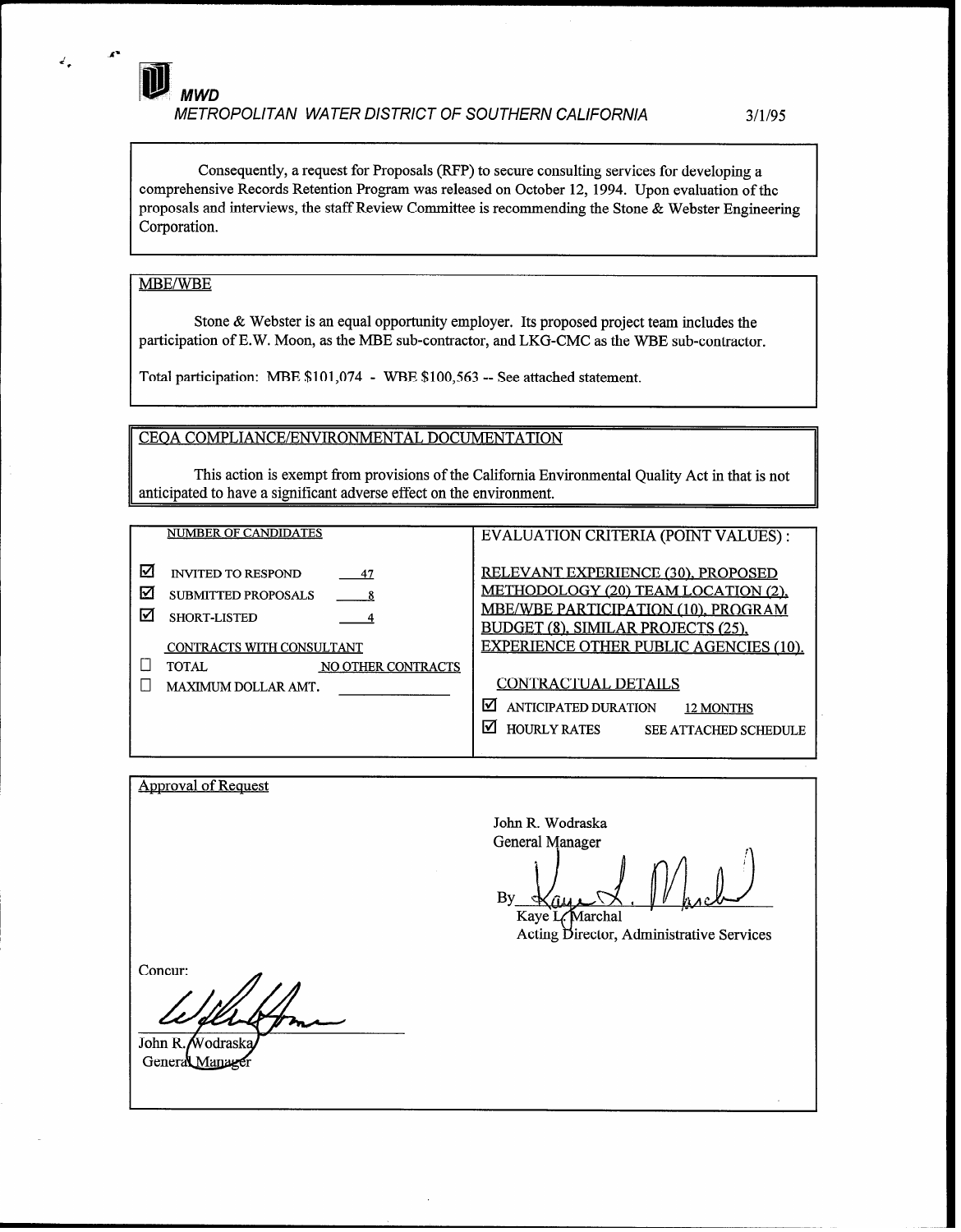METROPOLITAN WATER DISTRICT OF SOUTHERN CALIFORNIA 3/l/95

MWD

## Fee Schedule

Principal Consultant - Stone & Webster Engineering Corporation

| <b>Inventory Team Leader I</b>             | \$61.00 |
|--------------------------------------------|---------|
| Data Analyst                               | \$46.00 |
| Data Entry Lead                            | \$34.00 |
| <b>Project Manager</b>                     | \$94.00 |
| <b>Computer and Information Specialist</b> | \$72.00 |
|                                            |         |
| Subconsultant - E.W. Moon                  |         |
| Records Analyst IV                         | \$43.76 |
| <b>Inventory Team Leader II</b>            | \$65.85 |
| Records Analyst III                        | \$35.73 |
| Subconsultant - LKG-CMC, Inc.              |         |
| Legal Analyst                              | \$53.36 |
| Records Analyst II                         | \$30.03 |
| Cost & Scheduling Analyst                  | \$52.48 |
| Records Analyst I                          | \$25.41 |
| Subconsultant - PDQ Temporary Services     |         |
| <b>Inventory Clerk</b>                     | \$13.97 |
|                                            |         |

: . . . .

. L . . . ..A \_1

 $(2/27/95)$